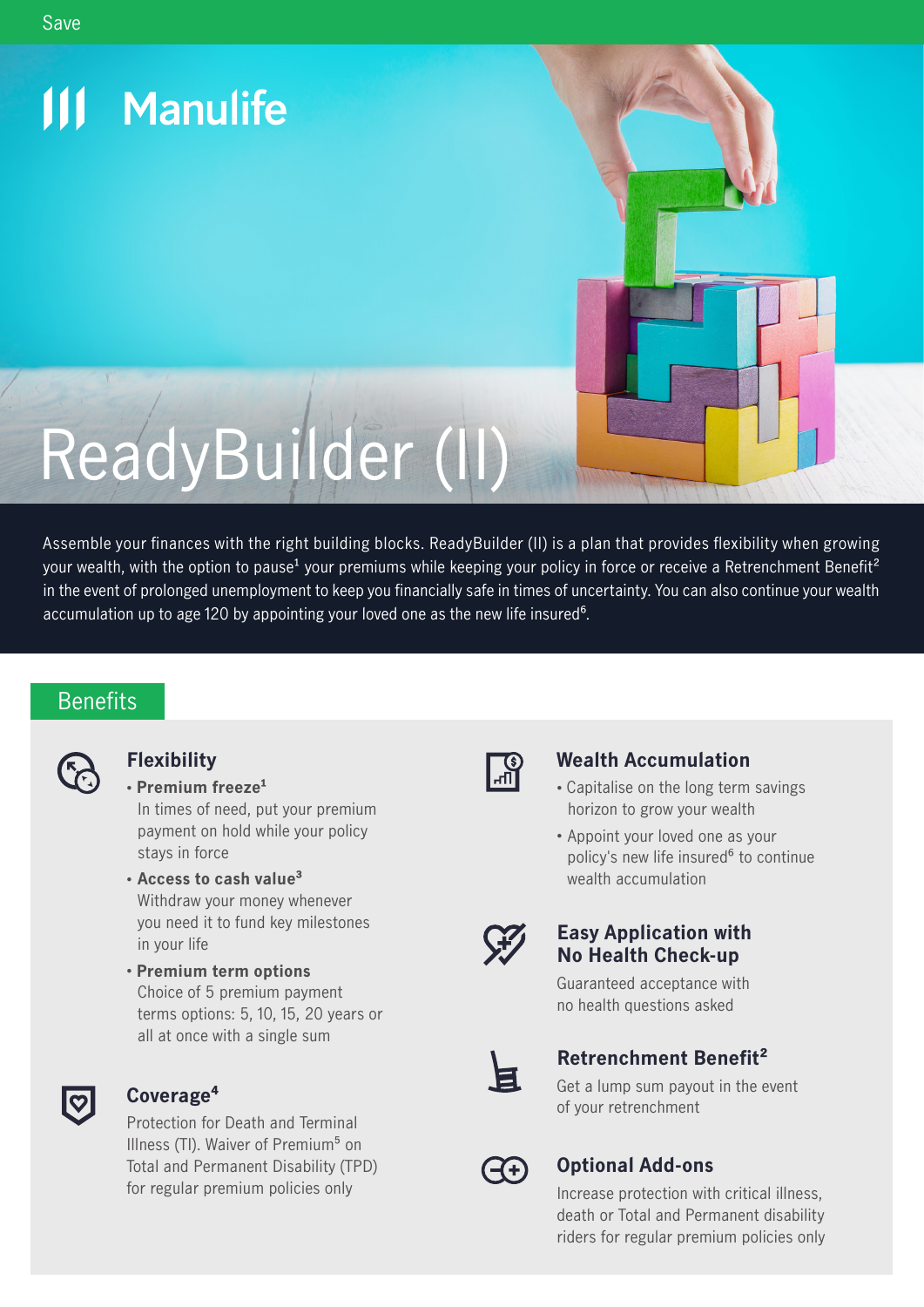



- Diagram is for illustrative purposes and not drawn to scale. The above values are based on illustrated investment rate of return of 4.25% p.a..
- Illustrated total potential cash values consist of both guaranteed and non-guaranteed gures and on the basis that there are no prior withdrawals.
- Based on illustrated investment rate of return of 3.00% p.a., the total potential cash values are:

Age 50: S\$85,607 (>1.43 of total premiums paid)

Age 70: S\$150,835 (>2.51 of total premiums paid)

Age 85: S\$228,598 (>3.81 of total premiums paid)

# Here's how **ReadyBuilder (II)** helps Jane to plan for her loved one:



ReadyBuilder (II) allows Jane to withdraw the cash value<sup>3</sup>, pause premium<sup>1</sup> payment for 1 year while keeping the policy in force, or receive a lump sum retrenchment benefit<sup>2</sup> in the event of unemployment.

- Diagram is for illustrative purposes and not drawn to scale. The above values are based on illustrated investment rate of return of 4.25% p.a..
- Illustrated total potential cash values consist of both guaranteed and non-guaranteed figures and on the basis that there are no prior withdrawals.
- Based on illustrated investment rate of return of 3.00% p.a., the total potential cash values are:
- Age 25: S\$64,613 (>1.79 of total premiums paid)

Age 45: S\$115,079 (>3.20 of total premiums paid)

Age 60: S\$177,471 (>4.93 of total premiums paid)